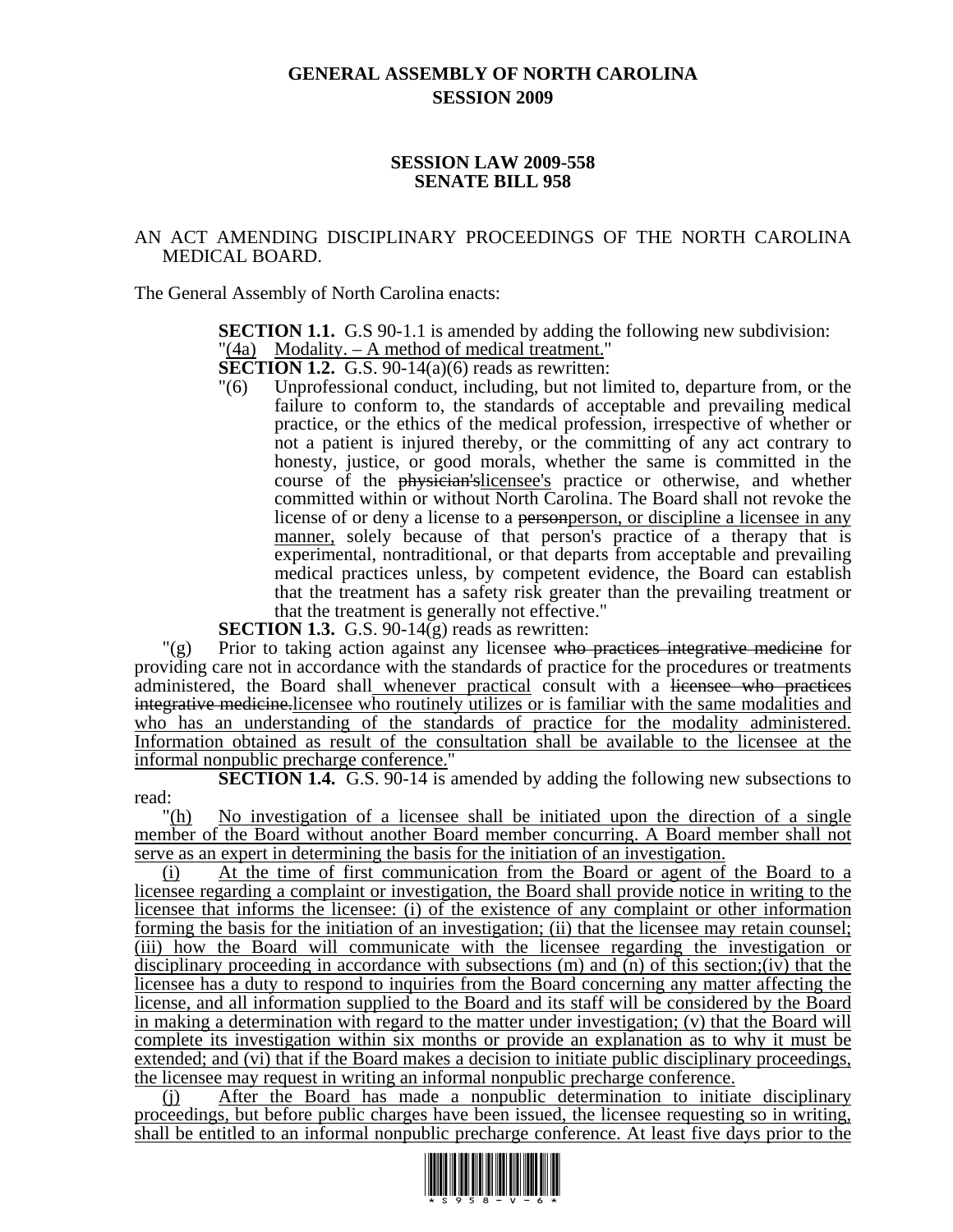informal nonpublic precharge conference, the Board will provide to the licensee the following: (i) all relevant information obtained during an investigation, including exculpatory evidence except for information that would identify an anonymous complainant; (ii) the substance of any written expert opinion that the Board relied upon, not including information that would identify an anonymous complainant or expert reviewer; (iii) notice that the licensee may retain counsel, and if the licensee retains counsel all communications from the Board or agent of the Board regarding the disciplinary proceeding will be made through the licensee's counsel; (iv) notice that if a Board member initiated the investigation then that Board member will not participate in the adjudication of the matter before the Board or hearing committee; (v) notice that the Board may use an administrative law judge or designate hearing officers to conduct hearings as a hearing committee to take evidence; (vi) notice that the hearing shall proceed in the manner prescribed in Article 3A of Chapter 150B of the General Statutes and as otherwise provided in this Article; and (vii) any Board member who serves as a hearing officer in this capacity shall not serve as part of the quorum that determines the final agency decision.

(k) Unless the conditions specified in G.S. 150B-3(c) exist, the Board shall not seek to require of a licensee the taking of any action adversely impacting the licensee's medical practice or license without first giving notice of the proposed action, the basis for the proposed action, and information required under subsection (i) of this section.

(l) The Board shall complete any investigation initiated pursuant to this section no later than six months from the date of first communication required under subsection (i) of this section, unless the Board provides to the licensee a written explanation of the circumstances and reasons for extending the investigation.

(m) If a licensee retains counsel to represent the licensee in any matter related to a complaint, investigation, or proceeding, the Board shall communicate to the licensee through the licensee's counsel.

(n) Notwithstanding subsection (m) of this section, if the licensee has retained counsel and the Board has not made a nonpublic determination to initiate disciplinary proceedings, the Board may serve orders to produce, orders to appear, or provide notice that the Board will not be taking any further action against a licensee to both the licensee and the licensee's counsel."

**SECTION 2.** G.S. 90-14.2 reads as rewritten:

#### "**§ 90-14.2. Hearing before disciplinary action.**

(a) Before the Board shall take disciplinary action against any license granted by it, the licensee shall be given a written notice indicating the general nature of the charges, accusation, or complaintcharges made against him,the licensee, which notice may be prepared by a committee or one or more members of the Board designated by the Board, and stating that such the licensee will be given an opportunity to be heard concerning such charges or complaint the charges at a time and place stated in such the notice, or at a time and place to be thereafter designated by the Board, and the Board shall hold a public hearing not less than 30 days from the date of the service of such notice upon such the licensee, at which such the licensee may appear personally and through counsel, may cross examine witnesses and present evidence in his the licensee's own behalf. A physicianlicensee who is mentally incompetent shall be represented at such hearing and shall be served with notice as herein provided by and through a guardian ad litem appointed by the clerk of the court of the county in which the physician has his residence. licensee resides. Such The licensee or physician may, if he desires, may file written answers to the charges or complaints preferred against him within 30 days after the service of such the notice, which answer shall become a part of the record but shall not constitute evidence in the case.

(b) Once charges have been issued, neither counsel for the Board nor counsel for the respondent shall communicate ex parte, directly or indirectly, pertaining to a matter that is an issue of fact or a question of law with a hearing officer or Board member who is permitted to participate in a final decision in a disciplinary proceeding. In conducting hearings, the Board shall retain independent counsel to provide advice to the Board or any hearing committee constituted under G.S. 90-14.5(a) concerning contested matters of procedure and evidence."

**SECTION 3.** G.S. 90-14.5 reads as rewritten:<br>"§ 90-14.5. Use of hearing committee and depositions; appointment of hearing officers.

(a) TheExcept as provided in subsection (a1) of this section, the Board, in its discretion, may designate in writing three or more hearing officers to conduct hearings as a hearing committee to take evidence. A majority of hearing officers participating in a hearing committee shall be licensees of the Board. The Board shall make a reasonable effort to include on the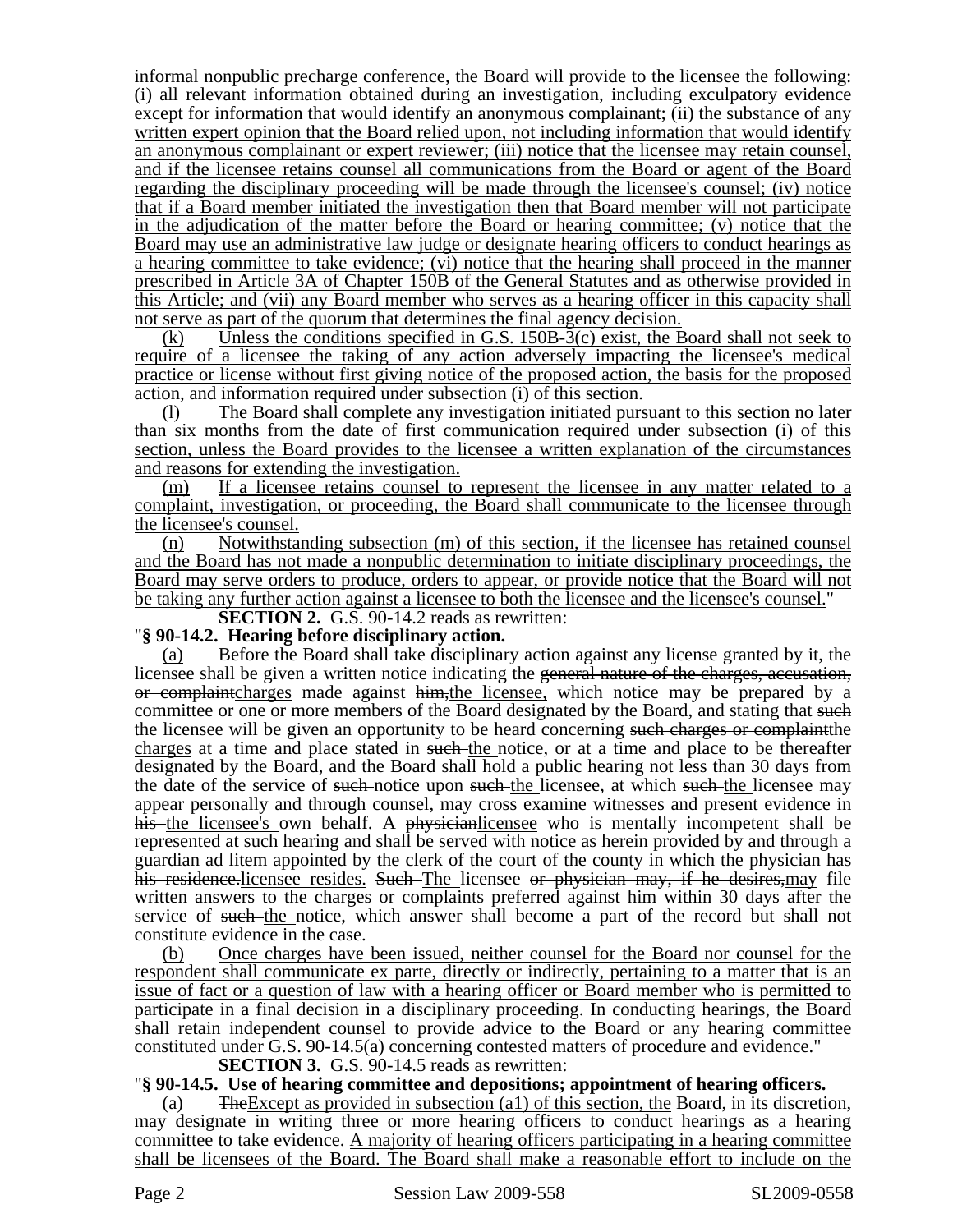panel at least one physician licensed in the same or similar specialty as the licensee against whom the complaint has been filed. If a current or retired judge as described in G.S. 90-1.1(2) who is not a current or past Board member participates as a hearing officer, the Board may elect not to retain independent counsel for the hearing committee.

(a1) The Board may use an administrative law judge consistent with Article 3A of Chapter 150B of the General Statutes in lieu of a hearing committee so long as the Board has not alleged that the licensee failed to meet an applicable standard of medical care.<br>(b) Evidence and testimony may be presented at hearings before the Board or a hearing

committee in the form of depositions before any person authorized to administer oaths in accordance with the procedure for the taking of depositions in civil actions in the superior court.

(c) The hearing committee shall submit a recommended decision that contains findings of fact and conclusions of law to the Board. Before the Board makes a final decision, it shall give each party an opportunity to file written exceptions to the recommended decision made by the hearing committee and to present oral arguments to the Board. A quorum of the Board will issue a final decision. No member of the Board who served as a member of the hearing committee described in subsection (a) of this section may participate as a member of the quorum of the Board that issues a final agency decision.

(d) Hearing officers are entitled to receive per diem compensation and reimbursement for expenses as authorized by the Board. The per diem compensation shall not exceed the amount allowed by G.S. 90-13.3."

**SECTION 4.** G.S. 90-14.6 reads as rewritten:

## "**§ 90-14.6. Evidence admissible.**

(a) Except as otherwise provided in proceedings held pursuant to this Article the Board shall admit and hear evidence in the same manner and form as prescribed by law for civil actions. A complete record of such evidence shall be made, together with the other proceedings incident to such-the hearing.

(b) Subject to the North Carolina Rules of Civil Procedure and Rules of Evidence, in proceedings held pursuant to this Article, the individual under investigation may call witnesses, including medical practitioners licensed in the United States with training and experience in the same field of practice as the individual under investigation and familiar with the standard of care among members of the same health care profession in North Carolina. Witnesses shall not be restricted to experts certified by the American Board of Medical Specialties. A Board member shall not testify as an expert witness.

(c) Subject to the North Carolina Rules of Civil Procedure and Rules of Evidence, statements contained in medical or scientific literature shall be competent evidence in proceedings held pursuant to this Article. Documentary evidence may be received in the form of a copy or excerpt or may be incorporated by reference, if the materials so incorporated are available for examination by the parties. Upon timely request, a party shall be given an opportunity to compare the copy with the original if available.

(d) When evidence is not reasonably available under the Rules of Civil Procedure and Rules of Evidence to show relevant facts, then the most reliable and substantial evidence available shall be admitted.

(e) Any final agency decision of the Board shall be based upon a preponderance of the evidence admitted in the hearing."

**SECTION 5.** G.S. 90-14.8 reads as rewritten:

"**§ 90-14.8. Appeal from Board's decision taking disciplinary action on a license.** 

(a) A licensee against whom the Board imposes any public disciplinary sanction, as authorized under G.S. 90-14(a), may appeal such action.

(b) A physician whose license is revoked or suspended by the Board-A licensee against whom any public disciplinary sanction is imposed by the Board may obtain a review of the decision of the Board in the Superior Court of Wake CountyCounty, or the county in which the licensee resides, upon filing with the secretary of the Board a written notice of appeal within 2030 days after the date of the service of the decision of the Board, stating all exceptions taken to the decision of the Board and indicating the court in which the appeal is to be heard. The court shall schedule and hear the case within six months of the filing of the appeal.

(c) Within 30 days after the receipt of a notice of appeal as herein provided, the Board shall prepare, certify and file with the clerk of the Superior Court of Wake Countyin the county where the notice of appeal has been filed the record of the case comprising a copy of the